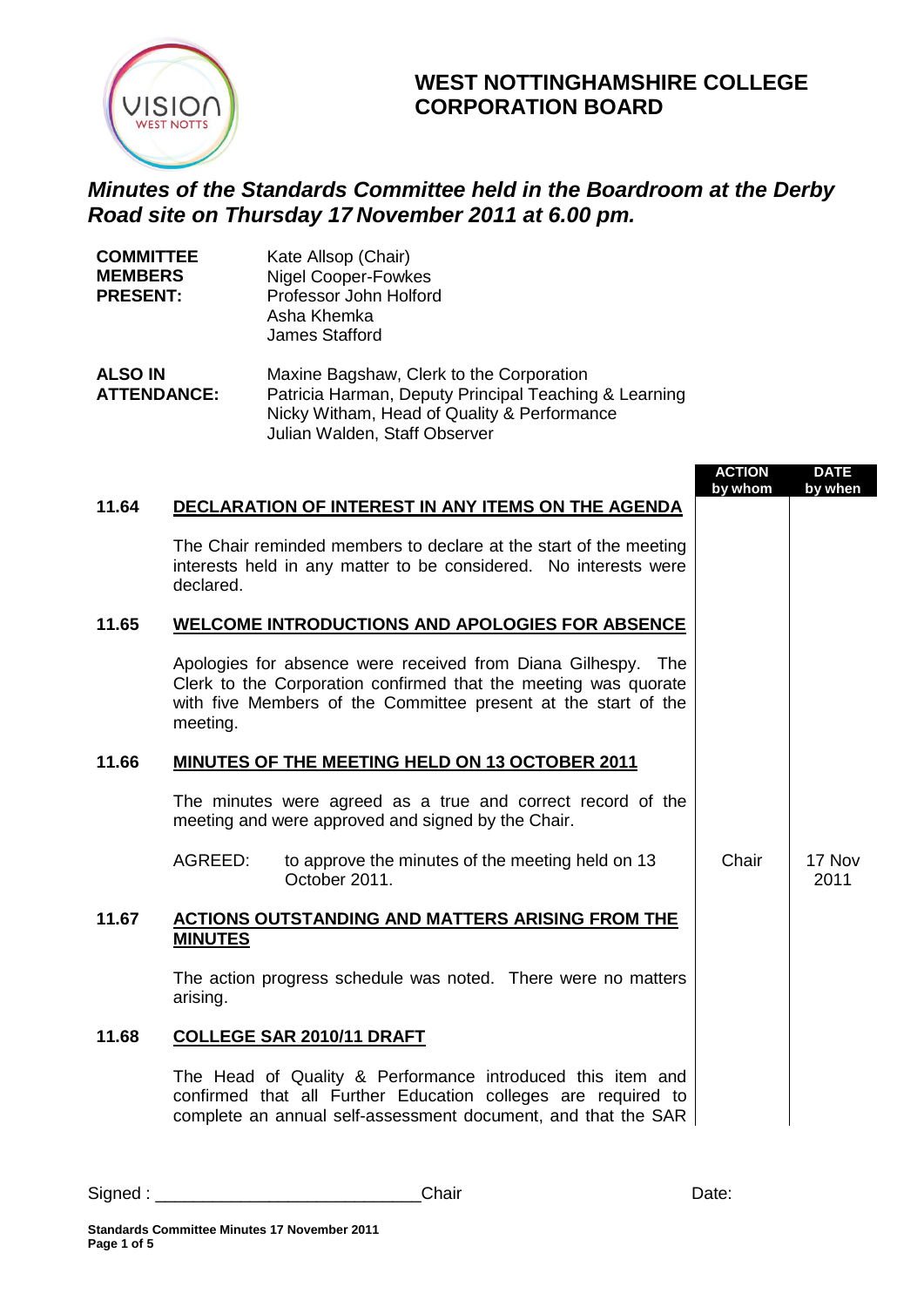|                                                                                                                                                                                                                                                                                                                                                                                                                       | <b>ACTION</b><br>by whom | <b>DATE</b><br>by when |
|-----------------------------------------------------------------------------------------------------------------------------------------------------------------------------------------------------------------------------------------------------------------------------------------------------------------------------------------------------------------------------------------------------------------------|--------------------------|------------------------|
| presented is produced against the OFSTED Common Inspection<br>Framework 2010. She explained that the review undertaken is<br>against five identified categories and that when the category scores<br>are amalgamated, this produces an overall quality judgement and<br>the ability for the College to assess its capacity to improve.                                                                                |                          |                        |
| She confirmed that the self assessment report:                                                                                                                                                                                                                                                                                                                                                                        |                          |                        |
| is an evidence and data based summary evaluation of<br>a)<br>strengths, processes, achievements and areas for<br>improvement against set objectives and targets,<br>analyses and reports on what is working well and what is not,<br>b)<br>implicitly identifies potential and real threats,<br>C)<br>is the basis for SMART action planning, and,<br>d)<br>is at the core of all quality improvement activity.<br>e) |                          |                        |
| She reminded Governors that under each strand of the self-<br>assessment report there is a Quality Improvement Plan, these plans<br>inform and guide objectives for the 2011/12 academic year.                                                                                                                                                                                                                        |                          |                        |
| She drew members' attention to the summary of grades proposed,<br>these were:                                                                                                                                                                                                                                                                                                                                         |                          |                        |
| Overall effectiveness - Outstanding<br>٠<br>Capacity to improve - Outstanding<br>$\bullet$<br>Outcome for Learners - Good<br>$\bullet$<br>Quality of provision - Outstanding<br>$\bullet$<br>Leadership and Management - Outstanding.<br>$\bullet$                                                                                                                                                                    |                          |                        |
| To support these findings, the School of Learning grade profile is:                                                                                                                                                                                                                                                                                                                                                   |                          |                        |
| Grade $1 - 4$<br>$\bullet$<br>Grade $2-5$<br>Grade $3-0$<br>Grade $4-0$                                                                                                                                                                                                                                                                                                                                               |                          |                        |
| <b>Business Support Grade profile is:</b>                                                                                                                                                                                                                                                                                                                                                                             |                          |                        |
| Grade $1 - 6$<br>$\bullet$<br>Grade $2-3$<br>٠<br>Grade $3-0$<br>Grade $4-0$                                                                                                                                                                                                                                                                                                                                          |                          |                        |
| She confirmed that the gradings determined show a very positive<br>profile with School of Learning grades showing an improvement on<br>the 2009/10 academic year and that Business Support grade<br>profiles were an improvement on previous years.                                                                                                                                                                   |                          |                        |
| She drew members' attention to the content of the full self-<br>assessment report and confirmed that the time commitment and<br>detail in preparing and evidencing the statements was significant, it<br>was acknowledged that the report looks at both strengths and<br>weaknesses.                                                                                                                                  |                          |                        |

Signed : \_\_\_\_\_\_\_\_\_\_\_\_\_\_\_\_\_\_\_\_\_\_\_\_\_\_\_\_Chair Date: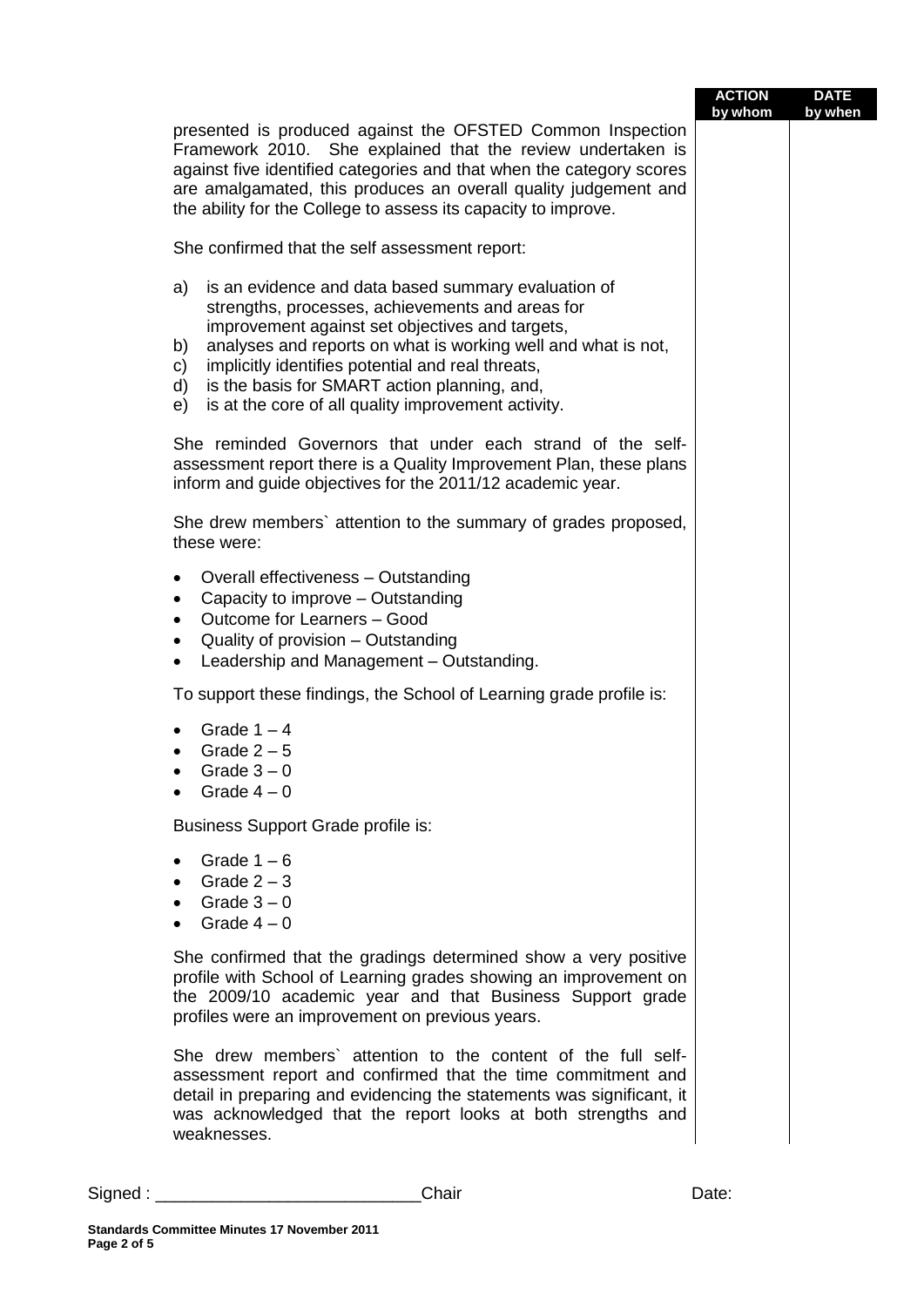|          |                                                                                                                                                                                                                                                                                                                                                                                                                                                                                                                                                                                                                                                                                                                                                                                                                                                                                                                                                                                                                                                                                            | <b>ACTION</b><br>by whom | <b>DATE</b><br>by when |
|----------|--------------------------------------------------------------------------------------------------------------------------------------------------------------------------------------------------------------------------------------------------------------------------------------------------------------------------------------------------------------------------------------------------------------------------------------------------------------------------------------------------------------------------------------------------------------------------------------------------------------------------------------------------------------------------------------------------------------------------------------------------------------------------------------------------------------------------------------------------------------------------------------------------------------------------------------------------------------------------------------------------------------------------------------------------------------------------------------------|--------------------------|------------------------|
|          | The Head of Quality & Performance then went on to explain the<br>validation process. She confirmed that a review of the statements<br>and the gradings had been undertaken on a number of occasions<br>both internally and externally. She explained that validation panels<br>had been drawn together which included both the Committee Chair,<br>the Student Governor and a representative from a college in the<br>League for Excellence and Innovation at various points, and that<br>these panels assessed the presented documents in incredible<br>detail, with very thorough scrutiny and lengthy probing discussions.<br>Members were advised that the validation panels had a supportive<br>yet challenging role and that it was a very robust process<br>undertaken.                                                                                                                                                                                                                                                                                                             |                          |                        |
|          | The Committee were advised that on an overall basis there was a<br>consistency in grades year on year but that the College had seen a<br>variation in grade profiles on an individual School of Learning basis<br>for 2010/11. She confirmed that the Schools of Learning had<br>graded themselves in line with the findings of the validation process<br>which was very pleasing to note and meant that each School of<br>Learning had approached self-assessment on a very realistic basis.<br>Each area had been able to assess its weaknesses, areas for<br>improvement and strengths. She confirmed that there were some<br>areas where the College had seen a decrease in grades and that<br>these Schools of Learning have detailed plans in place to bring<br>about improvements required.                                                                                                                                                                                                                                                                                         |                          |                        |
|          | Members questioned how assurance could be achieved regarding<br>the accuracy and reliability of the grade profiles. The Head of<br>Quality & Performance confirmed that the College has hard<br>evidence to support the grades proposed and that if a grade is<br>given as 'outstanding', then the College and the Executive Team<br>are fully confident of the evidence base that exists to support this.<br>Members were assured that where there are areas for<br>development, the College has been honest and open about it and<br>has put in place action plans to address.                                                                                                                                                                                                                                                                                                                                                                                                                                                                                                           |                          |                        |
|          | One member of the Committee questioned how the overall grade<br>for the College could be deemed to be 'outstanding' when only four<br>of the five component parts under the OFSTED Common Inspection<br>Framework have been determined to be outstanding, with one<br>being 'good'. The particular area graded as 'good' is outcomes for<br>learners, the question posed is that surely if all of the other of areas<br>were outstanding, then the output/impact which was 'outcome for<br>learners', would have to be outstanding. This question was<br>accepted and in fact the Principal confirmed that she had raised the<br>same issue. The Head of Quality & Performance indicated that the<br>College has seen a dip in retention and success rates in some<br>areas but increases in others, leading to a 1% increase in the<br>overall success rate. She indicated that in terms of leadership and<br>management, it is certainly the case that the Management Team,<br>Executive and Board are ambitious and know what needs to be<br>done to address any areas for development. |                          |                        |
| Signed : | Chair                                                                                                                                                                                                                                                                                                                                                                                                                                                                                                                                                                                                                                                                                                                                                                                                                                                                                                                                                                                                                                                                                      | Date:                    |                        |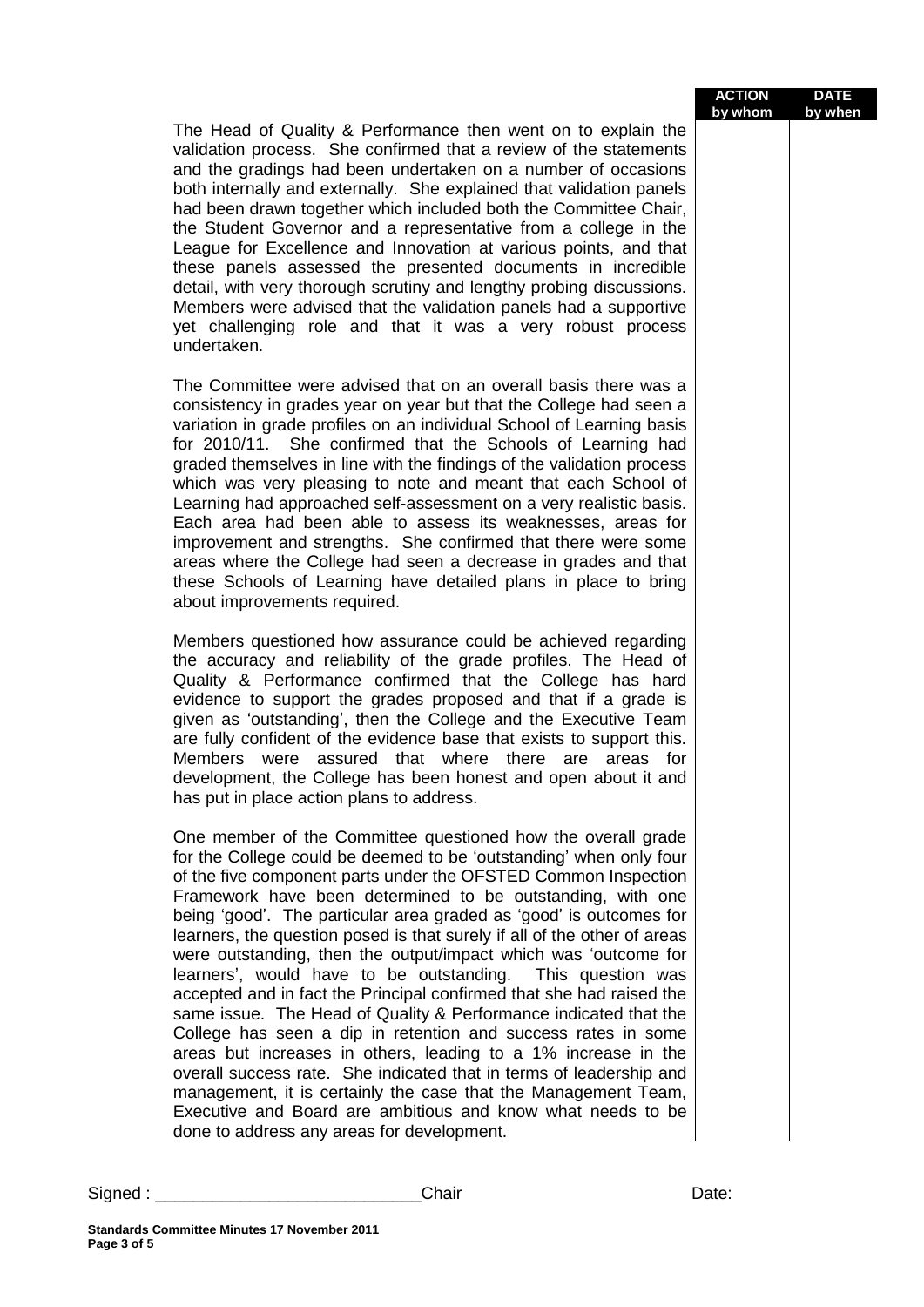|                                                                                                                                                                                                                                                                                                                                                                                                                                                                                                                                                                                                                                                                                                                                                                                                                                                                                                                                                                                                                    | by whom | by when |
|--------------------------------------------------------------------------------------------------------------------------------------------------------------------------------------------------------------------------------------------------------------------------------------------------------------------------------------------------------------------------------------------------------------------------------------------------------------------------------------------------------------------------------------------------------------------------------------------------------------------------------------------------------------------------------------------------------------------------------------------------------------------------------------------------------------------------------------------------------------------------------------------------------------------------------------------------------------------------------------------------------------------|---------|---------|
| These areas for development are transparent, and that these<br>issues, combined with many others, have contributed to the grade<br>profile of outstanding for leadership and management.                                                                                                                                                                                                                                                                                                                                                                                                                                                                                                                                                                                                                                                                                                                                                                                                                           |         |         |
| Members' attention was drawn to page 10 of the report where it<br>was acknowledged that 'outcomes for learners' is not just about<br>their success rates, and in fact includes a significant number of<br>component parts. It was acknowledged that there is a current<br>weakness in the system in that the College cannot capture data in a<br>sophisticated manner and that this prevents them from fully<br>explaining and evidencing 'outcomes for learners' in terms of<br>progression/destination data. It was explained that using the<br>current systems, College could only evidence a very small part of<br>learner outcomes and that this has led to the proposed grade of<br>good rather than outstanding in the component part 'outcomes for<br>learners'. The Principal confirmed that one action for development<br>is the introduction of much more sophisticated system of capturing<br>data and that this was imperative given the move to funding and<br>inspections being more outcome based. |         |         |
| Members reviewed page 10 information and acknowledged that the<br>outcomes for learners grade is made up of four component parts,<br>two of which were graded as outstanding and two of which were<br>graded as good. It was explained that this grade profile is in fact<br>better than that seen in the 2009/10 SAR when three of the<br>component parts were graded as good and one as outstanding.<br>This evidences an actual improvement in this area.                                                                                                                                                                                                                                                                                                                                                                                                                                                                                                                                                       |         |         |
| One additional point raised by the Committee was the fact that the<br>economic environment is set to get more and more challenging,<br>they questioned whether the measure of 'outcomes for learners' will<br>reflect this. The Principal explained that if the College can evidence<br>that it is in fact doing all that it can to support students, even in such<br>a difficult economic environment, then it is unlikely to be penalised<br>for failing to secure employment for students when it is simply the<br>case that jobs do not exist.                                                                                                                                                                                                                                                                                                                                                                                                                                                                 |         |         |
| The Principal indicated that she did not feel that the College has the<br>systems in place at the current time to prove that the College is in<br>fact doing 'all that it can', and that this is a priority area for<br>development in 2011/12.                                                                                                                                                                                                                                                                                                                                                                                                                                                                                                                                                                                                                                                                                                                                                                    |         |         |
| Having reviewed the document in great detail, members were<br>happy to approve its presentation to the Corporation for approval.                                                                                                                                                                                                                                                                                                                                                                                                                                                                                                                                                                                                                                                                                                                                                                                                                                                                                   |         |         |
| <b>AGREED to:</b>                                                                                                                                                                                                                                                                                                                                                                                                                                                                                                                                                                                                                                                                                                                                                                                                                                                                                                                                                                                                  |         |         |
| note the content of the College Self Assessment Report and<br>a)<br>grades of 2010/11, and<br>recommend that the College Self Assessment Report and<br>b)<br>grades for 2010/11 be approved by the Corporation.                                                                                                                                                                                                                                                                                                                                                                                                                                                                                                                                                                                                                                                                                                                                                                                                    |         |         |

**ACTION DATE**

**Standards Committee Minutes 17 November 2011**

Signed : \_\_\_\_\_\_\_\_\_\_\_\_\_\_\_\_\_\_\_\_\_\_\_\_\_\_\_\_Chair Date: